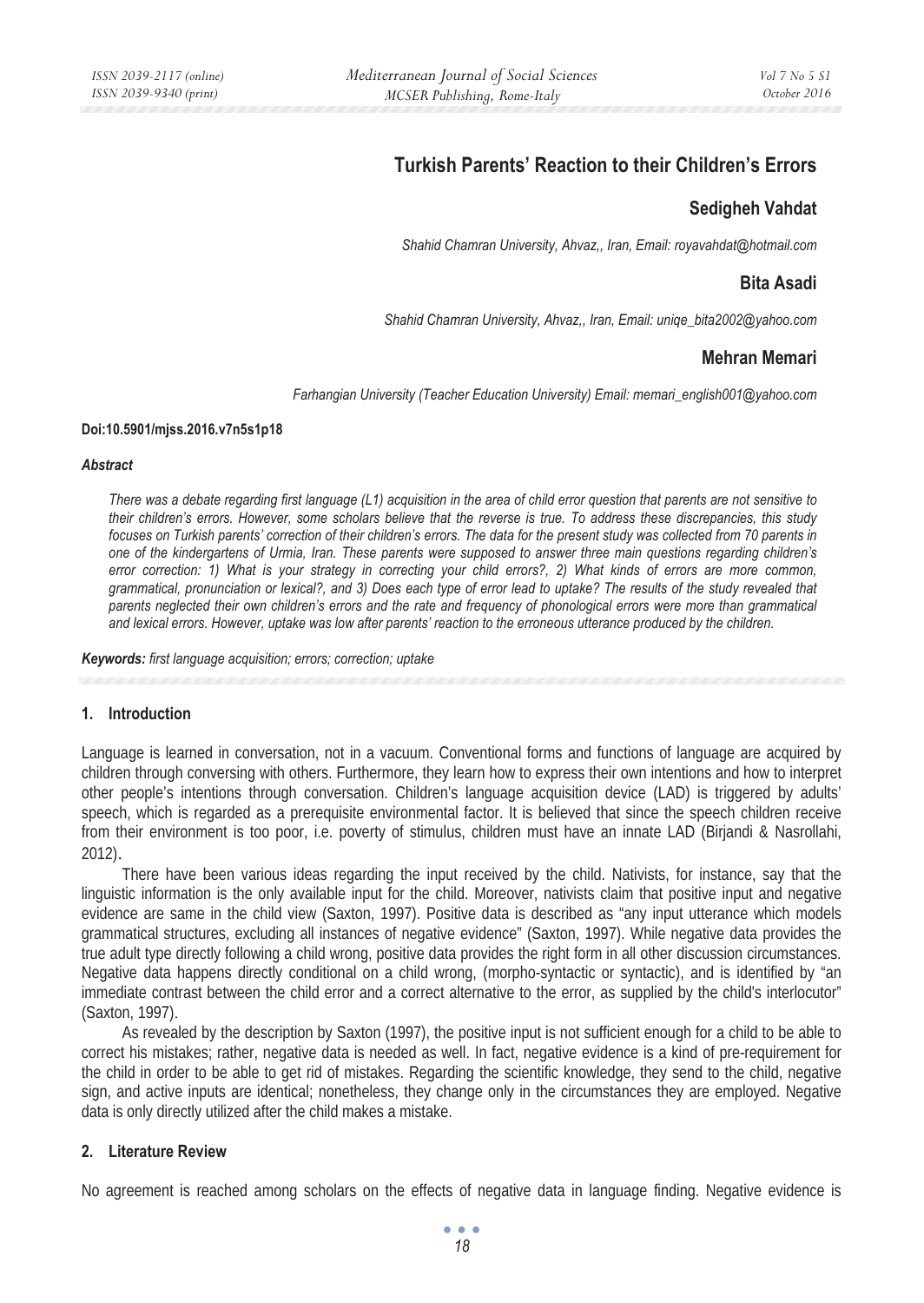entirely rejected by Nativists who say no one corrects child's mistakes (Flevaris, 2011). They believe that children's innate capacity as well as the frequency of grammatical statements can help them to cross out the ungrammatical sentences from grammatical sentences. Furthermore, they can guess possible grammatical structures. That is how child could quickly adjust their incorrect formations (Backley, & Gallaway, 2005). Morgan, Bonamo, and Travis (1995) argue that correct grammatical structures do not occur frequently enough in the input which are necessary for learning. Sometimes, modification may not be fruitful.

In other words, non-nativist proponents claim that negative data is pivotal in molding the child's language and changing it into a grammatical one. Clark and Chouinrad (2003) declare that contrary data is adequate to permit the child to fix his mistakes. Saxton et al. (2005) assume the presence of an internal device for language training; nevertheless, they do not fully reject the role of improving such as Nativists. Saxton (1997) presented data that the child's quick responses to negative data are often compatible with its restorative function. Saxton (1997) provided the following instances:

- 1) Child: That policeman falled all the way down to the tiger. Adult: He fell dow. Child: Yes, he did. He fell down cause he likes that tiger.
- 2) Child: It's even gooder than anything. (repeated 4 times). Adult: Yes, it's better. Child: Better, yeah.

Saxton (1997) concludes that authentic data show children to alter from erroneous to improve grammatical formations following the interference of negative data. Saxton et al. (2005) assumed that negative data plays a significant role in language education and it is not in opposition to natural ability. They supposed that a productive information does not mean that there is any inherent capability for language training. As they put.

Inevitably, both could co-exist. Actually, nativist scientists profess the question "what would the child's endowment for language look like if negative input were not available?" In so doing, one is more likely to find the full characteristics and amount of natural structure in language learning. (Saxton et al., 2005).

Childs are exposed to various erroneous forms. When parents speak, they make slips of the tongue and grammatical errors. But, all Childs grew up knowing the language correctly. In Chomskyan paradigm, it is assumed that parents do not usually improve their children's grammatical mistakes they ordinarily edit the content of their children's expression preferably than their grammatical mistakes. Grammatical mistakes are only seldom corrected.

Brown and Hanlon (1970) found that child's grammatical mistakes were not edited, and they could make a judgment separating grammatical and non-grammatical sentences according to their LAD. Their conclusions certainly present experimental support for Chomsky's argument from the lack of the incentive. If Childs do not get any guidance from their linguistic conditions, they should explicitly apply their internal potential.

Saxton et al. (2005) asserted that improvement of children by parents consists of a form of negative data containing the data regarding the grammaticality and ungrammaticality of comments. Children are assaulted with a mild, fluent, grammatically right, and context-bound speech. Children find the right form of their intended purpose with the aid of their parents. Parents help their children in forming complete sentences, to paraphrase, or to repeat the right form of their statements (Pinker, 1984). Children can conclude the right form of language from their parents' speech; however, this child-directed speech differs from negative data (Snow, 1997).

Language acquisition can be controlled by negative input and this negative input helps Childs to get rid of their mistakes in the method of language acquisition. A valid case of this is where the child makes mistakes with past tense forms of irregular verbs. The child grammar at that time allows both 'writted' and 'written,' while adults' grammar only allows written. In some stages of language acquisition, as Saxton et al. (2005) declared, child's grammar allows 2 forms where the adult grammar permits only one. In this case, negative data assists the child to find out which one are essential (Saxton et al., 2005).

Marcus (1993) stated that 'external clues' from people around and 'internal mechanism' are two methods to assist children in understanding his statements is not grammatical. Parents can explicitly deny child's ungrammatical statement, or the child should be implemented with an inherent tool to avoid ungrammatical statements. Based on the Saxton et al. (2005), negative data makes a novel connection for the child to recognize the discrepancy between his own statements and those presented by his parents. To get this contrast, the child requires two pre-requisites. Head, the child, should know that the form provided by the adult is grammatical. Next, he should realize that his own sentence is ungrammatical.

Marcus (1993) introduced three kinds of negative data: full feedback, partial feedback, and noisy one. Full feedback is applied only for ungrammatical statements; it is not utilized for correct ones. Some ungrammatical statements support partial feedback; but, it is never employed after right statements. Noisy one is "a corrective signal provided after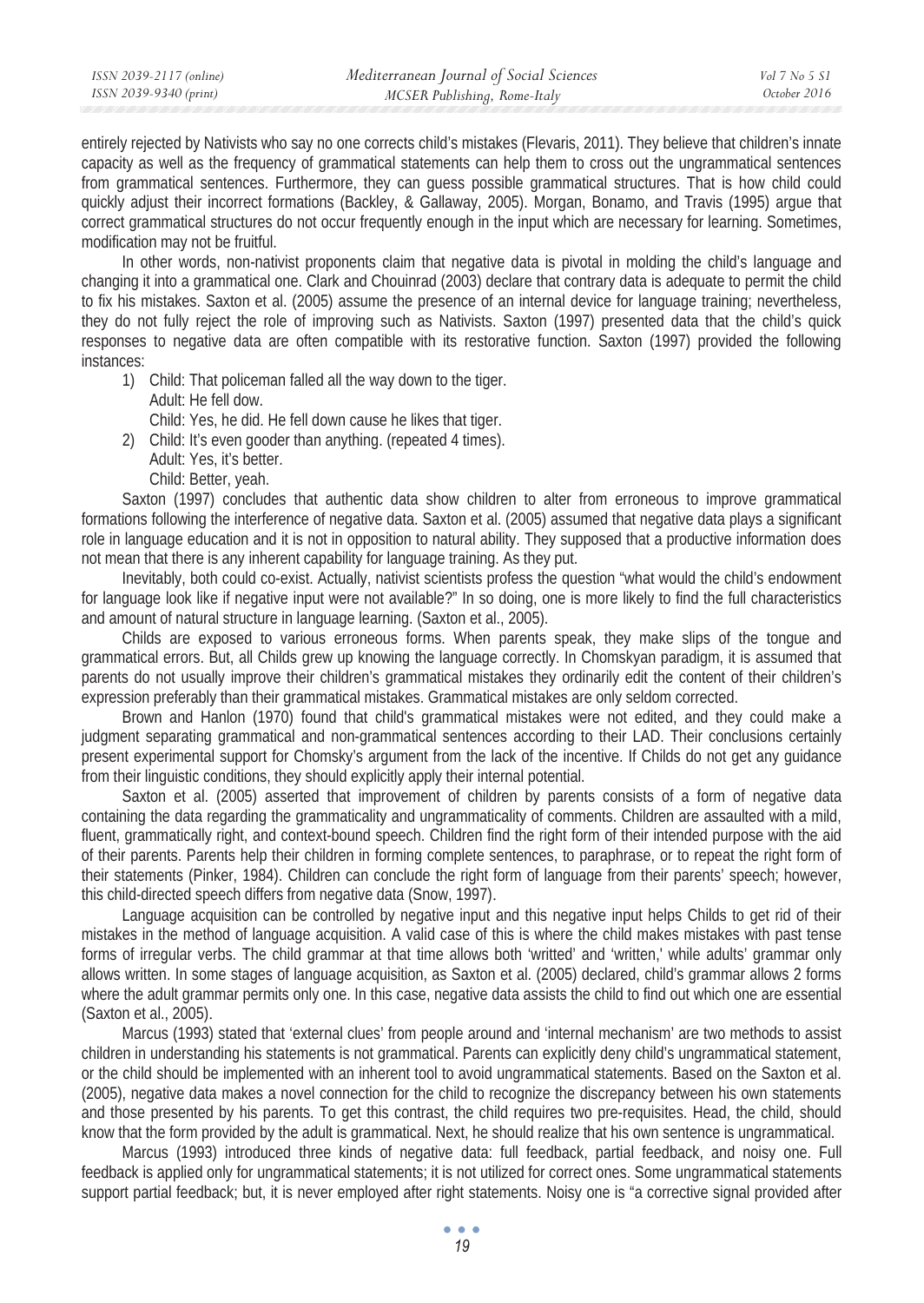| ISSN 2039-2117 (online) | Mediterranean Journal of Social Sciences | Vol 7 No 5 S1 |
|-------------------------|------------------------------------------|---------------|
| ISSN 2039-9340 (print)  | MCSER Publishing, Rome-Italy             | October 2016  |
|                         |                                          |               |

some errors and after some correct sentences, but in different proportions".

According to Chouinard and Clark (2003), there are various meanings of adult correction for kids: a) they made a mistake; b) the place of that mistake, and c) the right form to be applied alternately. In other words, by examining their own statement and that of adults, children will follow the place of the fault and "identify the conventional form that they should have used for that meaning" (Chouinard & Clark, 2003). Saxton (1997) said that "despite what other differences may exist between child and adult utterances, [children] adopt the form favored by the adult in place of their own version".

Clark and Chouinard (2003) declared that Childs attend to the adults' improvements as they repeat the revised forms, and accept those revisions with responses like 'uh-huh' or 'Yeah.' Based on Bernicot and Clark (2008), seldom even if children do not get used of adults' traditional forms, they put them in their mind so that after temporarily they have the needed inherent to repair faults. Bates and Marchman (1994) assumed that child has some entrance stage of exposure since they completely adopt an adult form to substitute their own information.

As mentioned before, there are different points of view in the assumptions of nativist in assumptions of child language acquisition and the advocates of 'Contrast Method.' The former assume that adults do not fix the incorrect statements of their child and the children do not want any negative data to move to the high amount of support (Pinker, 1989). Nevertheless, the latter demands that children can differentiate among positive input and negative data. Additionally, they can respond to them individually. The effectiveness of negative data looks to be more than positive one because it stimulates the children to use parents' right forms (Saxton, 1997).

To the researchers' best experience, there seem to be few types of research on parents' sense in improving their children incorrect statements. Consequently, the researchers asked to review how Azeri parents in Urmia, Iran, frequently correct their kids. The focus of this study is on various sorts of parental editing of Iranian child's acquiring Turkish as their original language. Partners were deemed to answer the subsequent questions:

- 1) What is your strategy in correcting your child errors?
- 2) What kinds of errors are more common, grammatical, pronunciation or lexical?
- 3) Does each type of error lead to uptake?

### **3. Method**

#### *3.1 Participants*

As it is common in Iran, children within age range of 6-7 attend pre-school or 'pish-dabestani' prior to attending the primary school. The pre-school can be considered as one of the most sensitive stages in education for almost all the parents and grandparents. Azeri families are generally considered as 'collectivist' families rather than 'individualist'. It follows that almost grandparents live in one house with their children and grandchildren, and when parents are out at work, grandparents are responsible for taking six-year old children to the schools. As a result, the samples of the present study were 70 parents as well as grandparents in Urmia as one of the major cities in Iran. The language of the people in Urmia is Azeri or Turkish in addition to standard language of the country, i.e. Farsi. It is worth mentioning that the language of majority is Azeri; however, minorities like Christians and Kurdish people who are living in the same context are different. For the aim of the present study, the researchers opted for just Azeri monolinguals rather than bilinguals that exposed their children to both languages of Azeri and Farsi. The parents and grandparents were between 22-58 years. Totally, 80% percent of the children were the first child and the rest of them were second or third children (about 20%).

## *3.2 Design*

The design of the study was a descriptive approach. As Kahn and Best (2006) presented, the aim of the descriptive study is to understand answers to "analysis of past events or the already existing conditions". It defines and interprets whatever exists. An unstructured interview with parents and grandparents using three general questions about the method of error correction on the parents' turn, their reactions to the children' errors, and different types of errors with samples was the only instrument used in this research. Ex-post facto design was necessary for the aim of this study since the researchers had no handle over what has previously passed to the points of the existing research.

### *3.3 Data categorization and coding system*

Regarding coding system, having listened to the recorded files, the researchers categorized errors into three parts based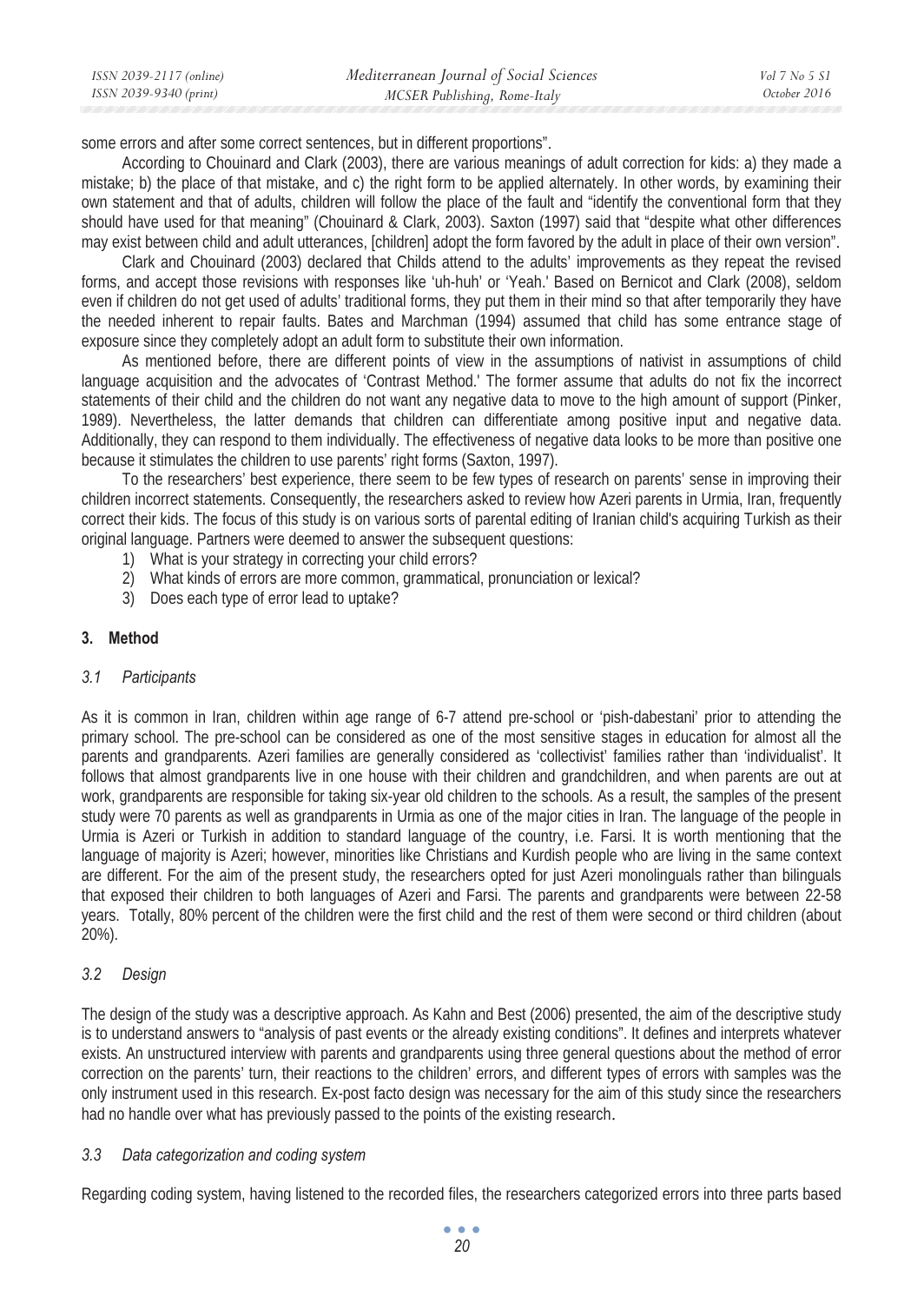on their linguistic focus, i.e. grammatical, phonological, and lexical. This categorization is warmly and widely welcome among the scholars who are active in the field of error treatment. For example, Zhao and Bitchener (2007), in the area of error correction in the classroom, classified them like the current study; however, McCarty (2008) added L1 to the category and admitted it as an error since it followed teacher 'feedback'. The present study, on the other hand, had different view about L1 errors, and classified them under the subcategory of the lexical errors. The grammatical and the phonological errors were clear for the researcher, but lexical errors were vague and complex due to their nature. To eliminate this problem and to distinguish the lexical errors from other errors, the researcher decided to categorize them according to Yule's (1996) categorization of morphemes. Yule (1996) categorized morphemes into free and bound morphemes. Free morphemes contain lexical and functional morphemes. The former contains nouns, verbs, and adjectives which carry the content of the message. The latter contains conjunctions, pronouns, and articles that are called 'closed' class since they cannot be added new ones to the language; as a result, if the missing word was a functional word, it was categorized as grammatical error. However, if the missing word was a content word, it was coded as lexical error. The following example illustrates a lexical error:

3) Child: mama gosom var Parent: otorosson getsin Child: yokh mama gosom var Parent: didim otorosson.

As it is clear, there is a problem between parent and child in understanding the meaning of 'vomit' and 'bird'. Comprehending the meaning in this case is problematic for them because the word is a lexical error. The child's meaning of 'gos' is 'vomit'; however, the parent thinks that she means 'gosh' or 'bird'.

Phonological errors include segmental and supra-segmental aspects of the phonological system (Zhao & Bitchener, 2007) that contain the pronunciation of the individual words. Following is an example of phonological error:

- 4) Child: mama mahigamiz harda? Parent: jan? lapigamiz?
	- Child: ha mahigamiz?

The bold words in the sentence indicate that in the first move the child mispronounce the word mahiga instead of lapiga. In the second move the parent directly correct the phonological word, but in the third move the child repeats the same error without uptake.

# *3.4 Data analysis*

This study hypothesized that Turkish parents ignored their children' different types of errors like pronunciation, grammatical and lexical errors. In order to test this hypothesis, parents answered the first research question based on their memories from their children's' errors in the past years. The researcher asked them to bring examples from the errors and then subcategorized the parents' reaction to the errors into explicit correction, implicit correction, and ignorance (for the first research question). The second research question tried to investigate the types of errors, i.e. whether they were grammatical, pronunciation or lexical. The third research question related to the children's uptake. Uptake is a term that is more common in the classrooms; as a matter of fact, it is reaction to the feedback or representing correct form by the child after that parent signaled that there is something wrong with the sentence or phrase. The results are estimated numerically through the following formula:

 ${X/N}$ .100=y

In which, X is the number of examples of analyzed category, N is the total number of the examples, and, y is the percentage of occurrence of that category.

## **4. Results**

To answer the first query, i.e. what is your strategy in correcting your child errors?, parents brought examples of the correction and the researcher subcategorized them into explicit, implicit, and ignorance strategies. Each parent gave three examples and, as a result, 210 samples of errors, strategies as well as uptakes were gathered. From the total of the samples, 124 ignored the errors, 57 implicitly corrected the errors, and only 29 explicitly corrected the errors (see Table 1).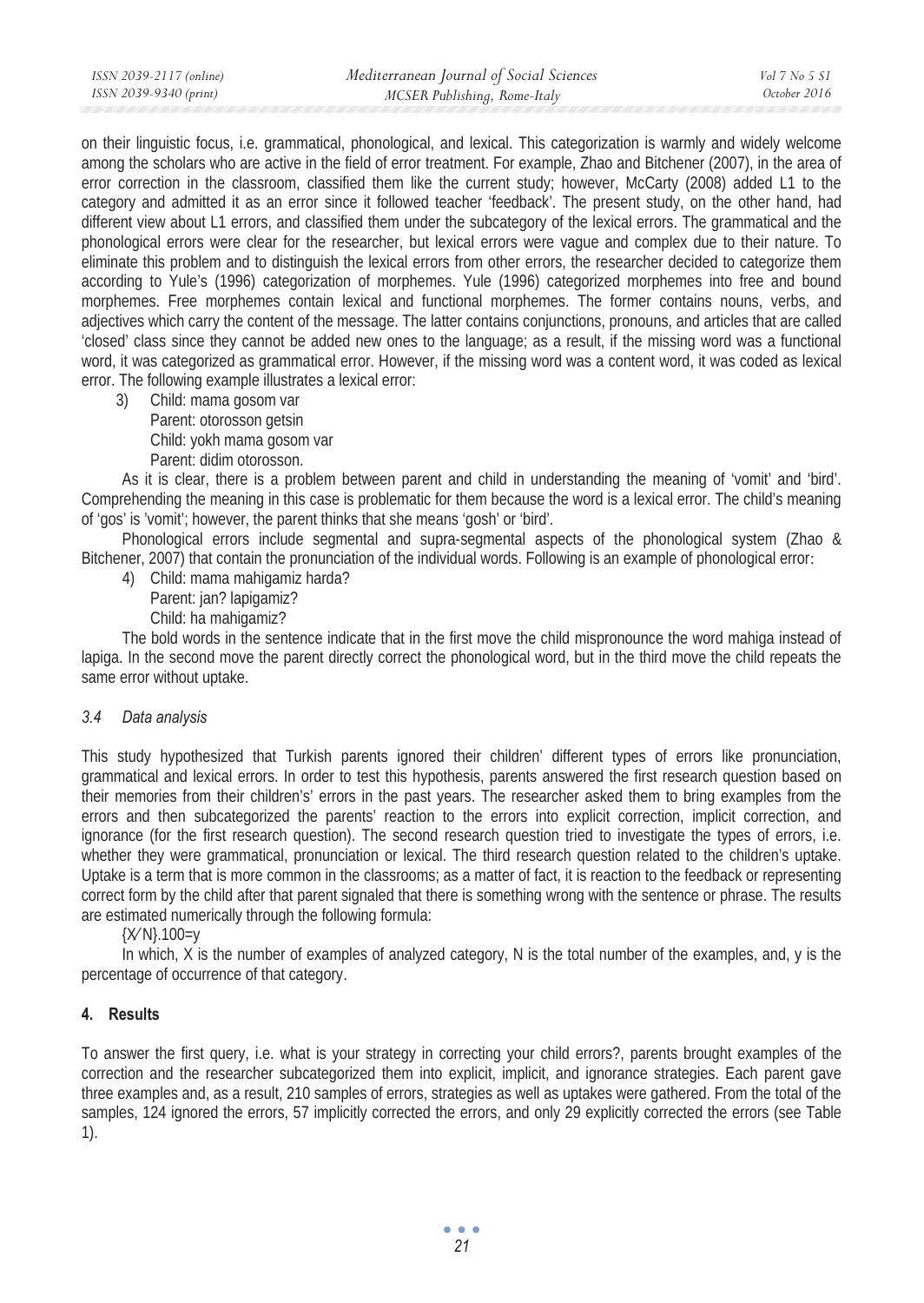**Table 1.** Frequency and percentage of strategies used by parents

| <b>Strategies</b> | xplicit | Implicit | lanorance |
|-------------------|---------|----------|-----------|
| Frequency         |         |          | 124       |
| Percentage        | 4%      | $7\%$    | .9%       |

As Table 1 shows, parents used the strategy of ignorance about 59%, while implicit and explicit strategies were used 27% and 14%, respectively. Therefore, the first hypothesis was accepted which claimed Azeri parents mostly ignored their children's errors. Figure 1 represents these results.



**Figure 1.** Percentage of strategies used by the parents

The second research question attempted to answer the following question: 'what kinds of errors are more common, grammatical, pronunciation or lexical?'. From about 210 extracts of errors, about 57 (27%) extracts were grammatical, 23 extracts (11%) were lexical, and the rest of them, namely 130 extracts (62%), were pronunciation errors. Table 2 and Figure 2 represent the results.

**Table 2.** Frequency and percentage of different types of errors

| Types of errors | Grammatical | exical | Pronunciation |
|-----------------|-------------|--------|---------------|
| Frequency       |             |        | 30            |
| Percentage      | 7%          | 11%    | .2%           |

As Table 2 represents, frequency and percentage of pronunciation errors were more than those of grammatical and lexical errors. Therefore, the second hypothesis was rejected which claimed lexical errors were the most common types of errors commited by Turkish children.



**Figure 2.** Percentage of different types of errors

Uptake was another important category that the researchers were interested in discovering through the examples that the parents were sure about them. The third hypothesis claimed that uptake rarely happens after the parents' error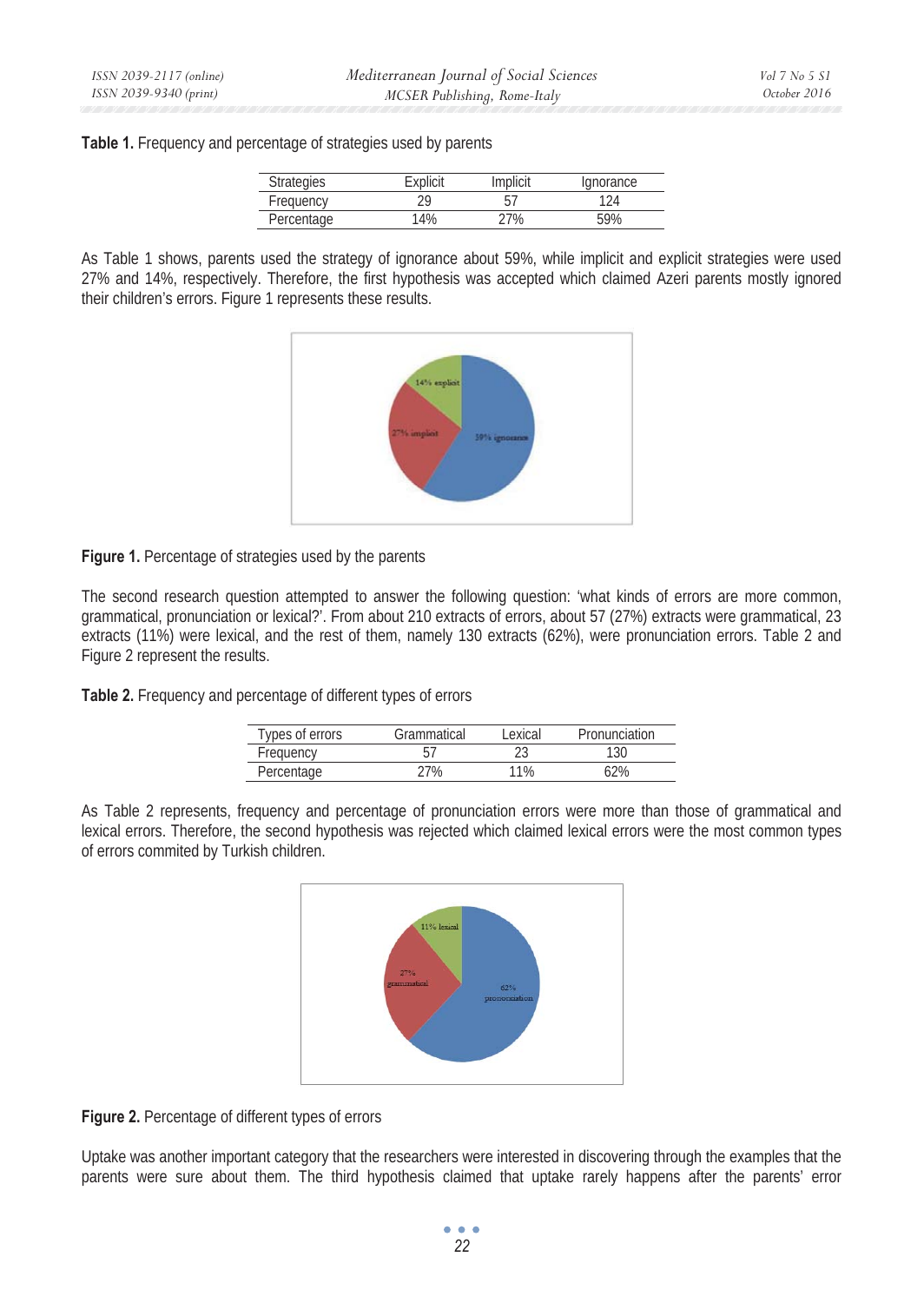| ISSN 2039-2117 (online) | Mediterranean Journal of Social Sciences | $Vol 7$ No 5 S1 |
|-------------------------|------------------------------------------|-----------------|
| ISSN 2039-9340 (print)  | MCSER Publishing, Rome-Italy             | October 2016    |

correction. In order to test this hypothesis, the extracts were carefully transcribed and analyzed. The results revealed that from the total of 210 errors, just 28 (13%) samples led to uptake and the rest, i.e. 182 (87%) samples of the errors, remained without corrections. As a result, it can be concluded that uptake was low in Azeri children's utterances. The third hypothesis was accepted which claimed uptake rarely happens after the parents' error correction. Table 3 and Figure 3 represent these results.



**Figure 3.** Percentage of uptakes

**Table 3.** Frequency and percentage of uptakes

|         | frequency | Percentage |  |
|---------|-----------|------------|--|
| +uptake |           | 182        |  |
| uptake  | 13%       | 87%        |  |

#### **5. Discussion and Conclusion**

The question regarding the existence and the impact of negative data looks to be an essential query in the area of L1 and second language (L2) acquisition, especially in L1 acquisition. The reason is that by denying negative data in reaction to child's mistake one will find the kid is relying on his inherent capability to train the language (Marcuse, 1993). There are very different points of view in the being useful of negative data. Saxton et al. (2005) claim that although negative data might facilitate language acquisition, it is an unnecessary component of language acquisition. Marcus (1993) argues although parents supply noisy feedback for improving children's mistakes, children rely on their internal mechanisms. In fact, it is not easy to believe children can use just these noisy feedbacks to correct their errors. He found that inner sense and device are essential conditions in order to account for uptake. However, behaviorisms and non-nativist scholars assume that child language learning happens with just input or the main source of all linguistic information in tabula rasa. They emphasize the role of negative data as a crucial role in reforming child's ungrammatical language into the grammatical one.

The outcomes of this research demonstrated that only 14% of Azeri parents corrected their children's mistakes explicitly. In addition, 27% of the parents corrected implicitly, and a big number of the participants ignored their children's errors because they were not reluctant to hear erroneous utterances from their own children who were welcome for the parents. The findngs also show parents are sensitive to the different types of mistakes children cause. They mostly correct phonological errors of their children. Moreover, uptake was low after parents' reaction to the children's ill-formed utterances. The findings of this study are to some extent in line with Birjandi and Nasrolahi's results (2012). In a descriptive study, Birjandi and Nasrolahi (2012) tried to find the manner in which Persian parents corrected their children's erroneous utterances. Similar to the present study, they found that a big amount of errors happened in the form of phonological errors; however, parents were sensitive to grammatical types of errors. Also, the present study was not in harmony with Birjandi and Nasrolahi's study. That is, while the adults in Birjandi and Nasrolahi's study expressed that they were utilized to Child's ill-formed utterances and even enjoyed mistakes their child make, regarding more than half of the parents (61%) corrected their children's errors.

Previous investigations have discovered that moms responded to their children's incorrect comments no more than 34 percent of the time (Hirsh-Pasek, et al., 1984; Farrar, 1992), which based on Flevaris (2011) is not sufficient for the elimination of mistakes. The verdicts of this research showed that Azeri parents do correct their children's ill-formed